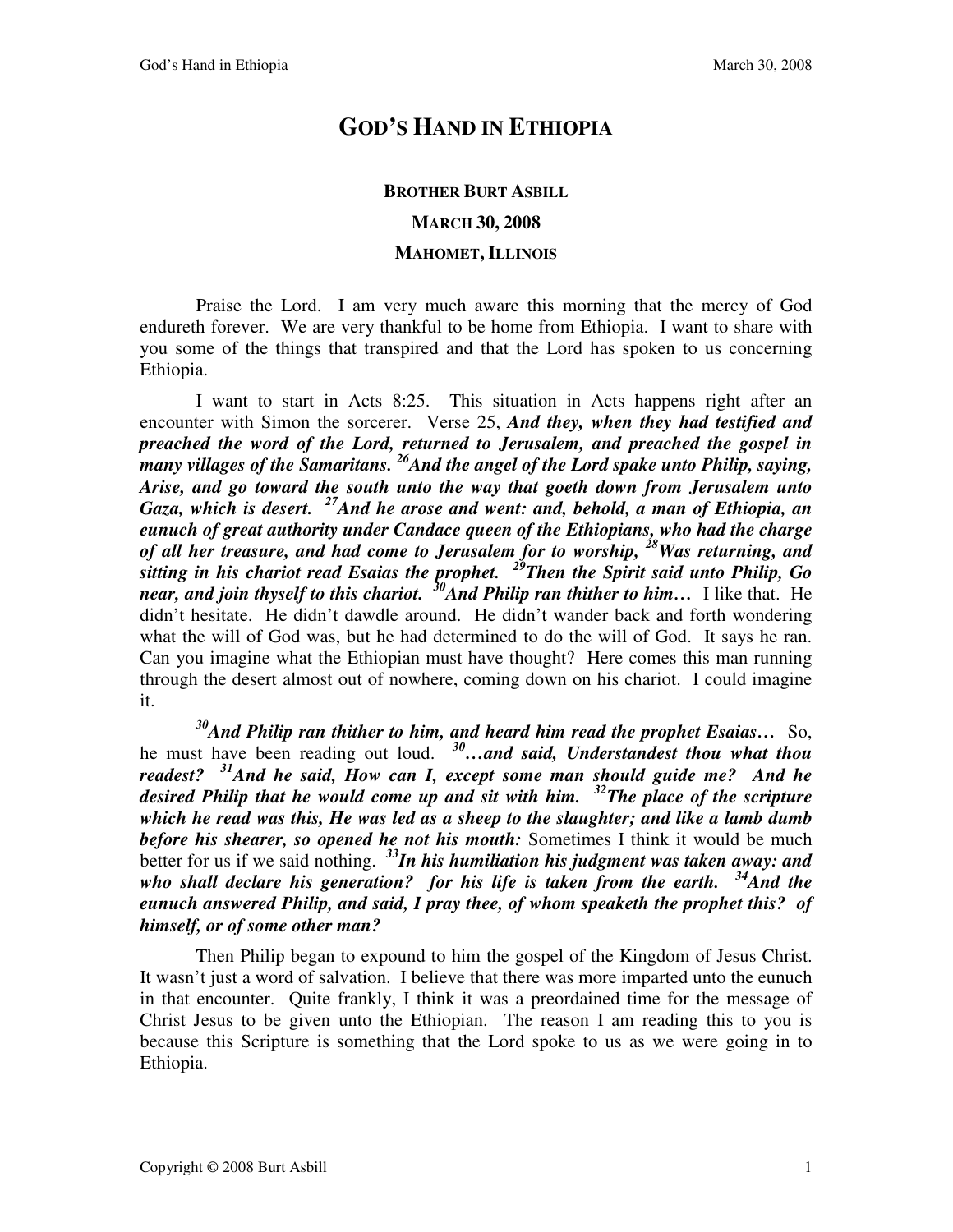We were very, very, very blessed. The Spirit of God was quite evident. I asked one of the people there about this situation that is in Acts. He said that during the Communist rule of Ethiopia, a lot of their historical literature and historical information was destroyed. Of course, they were not teaching any of this in the schools, so you almost have a whole generation of people who don't know of the favor which God had for Ethiopia. I don't know how you think about God, but I don't think you can really think about Him as "random." You cannot think about God as "random." It says that there are seven days of the week and on each day of the week God did something orderly regarding creation. He did not do something one day and then jump over and do something else and then come back and do what He was doing and finish it up. No. The Bible says that when God did something, He saw the fullness of it, not so much the fact of its completeness at the time, but He knew that it would come to completion. God wants completion. God doesn't want partiality. God doesn't want piece-meal. God is not a part-time worker. He wants completion. He wants fullness. The fullness was in God when He created Adam. The fullness was in Philip when he drew near unto the chariot and there was fullness in the message that was being shared concerning God's purpose and God's plan. There was fullness in the message that God gave to Philip to give to the eunuch.

That means that there was something in the heart of God concerning Ethiopia from the time of the encounter that Philip had with the Ethiopian. Now, the apostles were busy doing their business. They were running around ministering to the Jewish community, doing all of the things that they were supposed to do with the responsibility that had been given to them. They didn't know anybody by the name of George Herrig. They didn't know anybody by the name of Burt Asbill. They didn't know anybody by the name of Brother Chijokeor Brother Iberie or any of the other ones that have been or are now in Ethiopia. But God knew in His mind that there was a company of people that were going to come at some point in time. He had to lay a foundation in the hearts of the people so that there might be something on which to build when this company of people would come. Now, He didn't pick a beggar. He didn't pick a lawyer. He didn't just pick this one or that one, but He picked a man that was high up in a position of governmental authority and it says that this man had charge of all of the Queen's wealth. My goodness. Can you imagine the position of influence? Can you imagine the position of importance? Also, the man was reading the Scriptures, so it means that the man was not only in this position or in this place, but he also had something in his heart that **wanted to know God**.

So, God delegated Philip. While everyone else was out preaching to the Jewish nation or the Samaritan community, He told this one man to go south down a road out of Jerusalem. Hallelujah. Philip, hearing the voice of God, arose, went out and God began to lead him.

I have been to a few places in Africa. It is hard for me to explain to you. I don't know that I really have the vocabulary to do it, but the feeling of the environment that I was in in Ethiopia is different. They are one of the poorest nations in the African continent. They have recently gone through many years of drought, although I think the drought broke in the last year or two. They have gone through many years of drought, both spiritually speaking as well as physically speaking. They were under the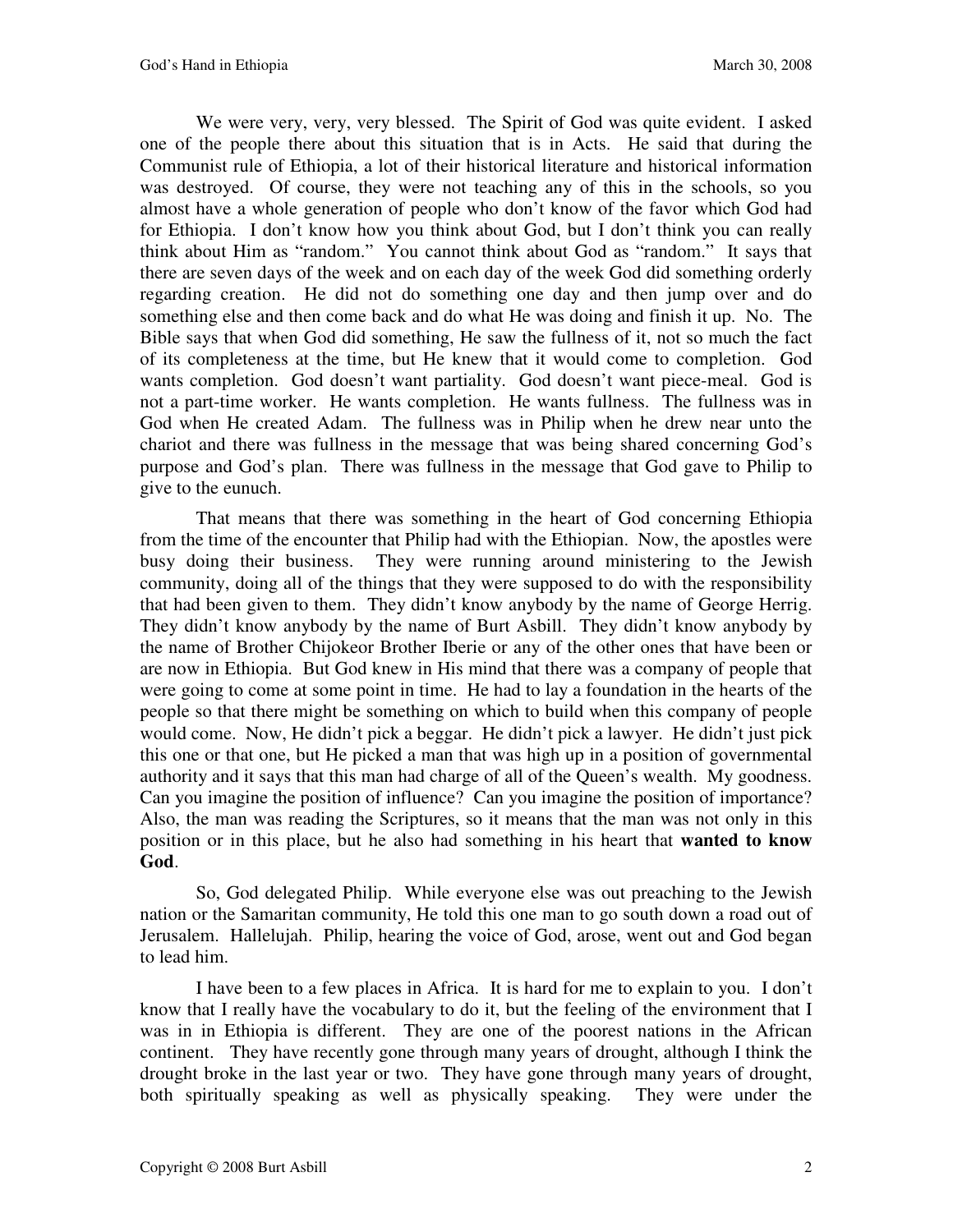Communist rule for about 14 years. Of course, the Communists do everything they can to eradicate the knowledge of God. Then, on top of all of that, they have the prince of darkness that is residing over the continent of Africa, as well as the different countries that have an interest in Ethiopia working to enforce their position of authority, working to bring people into subjection to their power and at the end of the day, into hell. Ethiopia does not have the same feel as other places in Africa that I have been to.

As we were sitting down on the little veranda in front of the hotel one day, I said to George, "You know, it seems to me that there is some favor that God has extended to these people." They seem to be a very soft people. Now, I am not talking to you from meeting with them and talking with them. I am talking to you from the sense that I had in the Spirit. But they are a people that have many, many needs as some of the other places in Africa have. Addis Ababa, which is the capitol city, is not as run down as some of the other cities that I have been in in different countries, in spite of their poorness. Of course, as I said, we did not go outside of Addis Ababa, but I was asking the people that we were associated with many questions as far as the roads and traveling was concerned. One person said, "For an African nation, they aren't too bad." Of course, if you have been to Africa, you might know. I was traveling with Brother Johnson one day from Calabar up to Owerri (Nigeria) and he had a certain model of Volkswagen. It wasn't like the Volkswagen that we know now, but on the back of his window he had this little thing taped and it said, "Built for Nigerian Roads." I have to say, though, the biggest pothole that I have ever seen anywhere was not in Nigeria. It was in Kenya. That one you had to drive down into and your car completely disappeared before you drove on out the other side. I told that driver, "I'm glad it is the dry season." I think we would have had problems had it been the wet season.

Anyway, as we came into this land, we began to pray and seek the Lord for His will for us in that short period of time. It was very short for us. Usually, we go in for at least two weeks. Sometimes we want to go into new areas for three weeks or so and have some intensive times of training and teaching and Bible study, as well as question and answer times. But we didn't have the time so we knew that we needed the power of God to move with us in a very strong manner for the timeframe that we were given. I can very much say that we were not disappointed.

The first meeting we had no electricity. Nevertheless, the Word of God went forth with power. We were in meetings that probably had 200-300 people. I don't know just exactly how many, but what the church there has done is quite unique. They have a space of land that they rent and they also rented these tents that they put up and it was wide open so that all the benches were scrunched up in there. By the end of the meeting, most of the seating space was full. Hallelujah.

God began to lead us. He began to talk to them about the intent and purpose for which God created them , which I think is very important, not only for the church in Ethiopia and Africa, but also for the church in the United States in this hour. We began to express to them the desire of God to talk to them individually concerning His plan. God wants a personal relationship with them and whatever God was telling them, it would be in harmony with what God was telling those that were round about them when they came together to worship the Lord. Many of the things that we were teaching they did not know. You just have to really depend upon the Holy Ghost and be sensitive to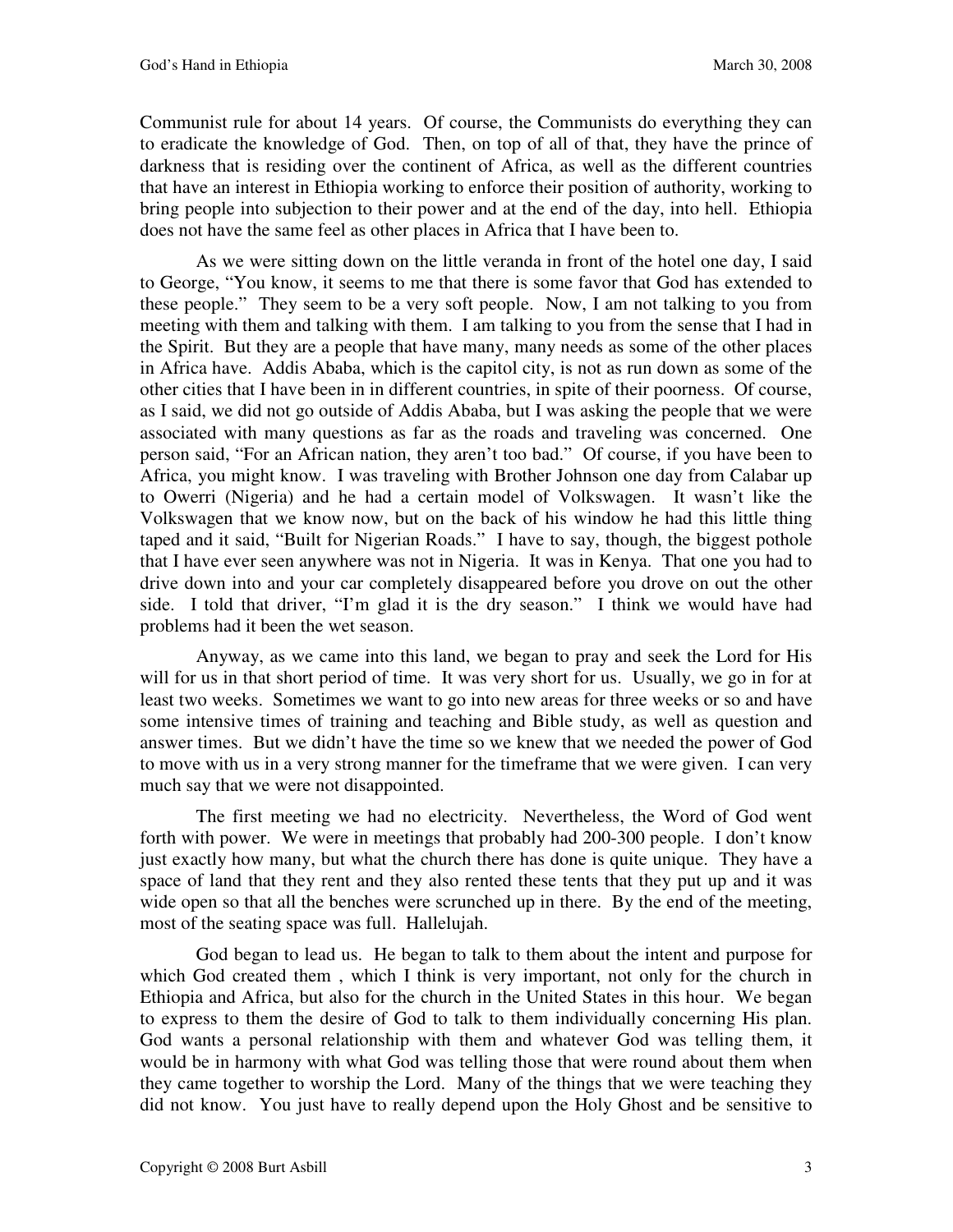the hearts of the individuals because you are using terminology that they are not familiar with. You know, I have been hearing this word for a long time, and maybe you have also for all of your spiritual life. We've had an experience in God that has enabled us to grasp hold with some understanding the things that pertain to the tabernacle and their symbolism. But these people have not had that teaching, training, or upbringing, so it was very necessary for the Spirit of God to move in the way that He moved, so that what we spoke could be translated in such a way that it would excite them, and excited they got! My goodness! Excited they got! Hallelujah.

Praise the Lord. Now, I am just witnessing to you about what God did. Like I said, the city of Addis Ababa is approximately 3½ million people. Ethiopia is one of the poorest nations in the African continent, according to the information that I got off of the internet while doing my investigation in the very beginning. But it is also one of the last strongholds of resistance against the Muslim influence. They are not Muslim dominated, but the Muslims are coming in and bringing millions of dollars to propagate their religion. They want to encapsulate the people's minds, encapsulate the people's hearts and they want to establish the religion of Islam as the national religion.

We flew from Amsterdam. It was a very long trip, 33-36 hours of travel. If you want to fly direct, you go from here to Detroit, to Amsterdam, to Addis Ababa. But we made a stop in Khartoum. My goodness. We did not get off the plane in Khartoum. I wouldn't have gotten off even if they would have let us. As we were flying in I don't know that I have ever seen any place that looked so desolate. Now, it is not just the terrain, but it is a spiritual feeling. About every five or six blocks George would say, "Did you see that? Did you see that? Did you see that? Did you see that?" I said, "Yes, George. I see it." Then he would say, "Did you see that? Did you see that?" I would say, "Yes, George. I see it."

What he was pointing out was that about every five blocks or so they would have a mosque. So, everywhere you flew, you were flying over mosques until you came into the airport. Then, if you looked out the window, you could see the mosque over the airport. That particular religion was quite dominant and the city felt very desolate. But as we flew into Addis Ababa, the feeling was not the same. I told George over and over again… As much as he had been saying, "Did you see that?" "Did you see that?" Now I was saying, "Do you feel the favor?" "Do you feel the favor?" "Do you feel the favor?" I think basically that is the thing that I was sensing in the environment. I could feel the favor of God, because I truly believe that this is the time of visitation for the country of Ethiopia.

Now, I did not tell them this, but I am going to tell you. Usually the favor of God comes upon a people right before a great tribulation. It is very possible that in this little window that we are now being presented, we will have the opportunity to go in and begin to minister, to teach and to train and to bring forth this revelation of God before great tribulation comes. I believe that it is coming upon the land as well as upon the people, but that there will be a core group, a cell group of individuals who have grasped hold of the revelation of the Kingdom of God. Out of that seed that has been planted will come forth the tree of righteousness that God desires to bring forth in that land.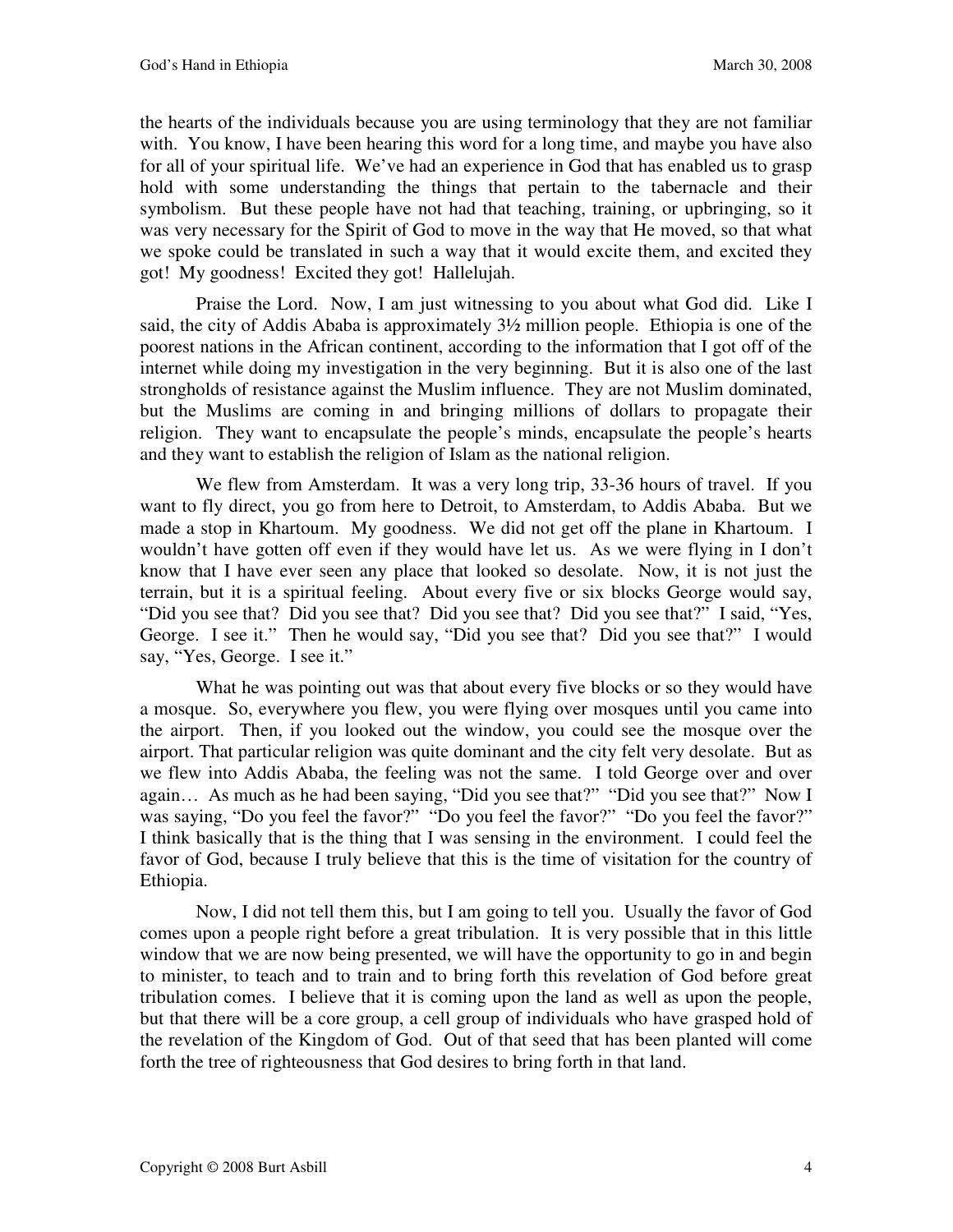Now, if God went to such extents in the very beginning with Philip concerning the Ethiopian eunuch, then there is something in the economy of God, as far as Africa is concerned, that makes Ethiopia pivotal. I don't see anywhere else in the Bible where God is dealing with an African nation besides Ethiopia, other than Egypt. Now, I could be mistaken - I don't know all of the Bible and all of the things that pertain to it. It talks about the Middle East, it talks about Damascus, it talks about Syria, it talks about Egypt, and it talks about Ethiopia. But does anyone know of any place in the Bible where it deals with another particular land in Africa? If you find it, let me know, because there is something in the mind of God with regard to Ethiopia concerning the business of God for the entire continent of Africa.

Do you know that your God is not frivolous? My goodness. It is not "by gosh" and "by golly." It is, "Thus saith the Lord," and, "Thus it shall be," or, "Yea, it will *not* be." So, there is something in the mind of God concerning this people that are in Ethiopia. Now, I don't know that I have ever been stirred up so much with regard to any place, and I have been stirred up about some places. In Africa, Nigeria has always been a favorite of mine. I even considered moving there and I *was* moving there until God stopped me. But Ethiopia has something of the favor of God. I cannot emphasize that enough, especially to us as a people, because there is a responsibility that we have concerning the issue of this word and seeing that it is perpetuated within the boundaries of that country.

I am very glad to say that there are those in the Nigerian church who also seem to be aware of this responsibility. Now, I did not get a very long time to talk with the brothers or with the sister who also came to Ethiopia. I received the blessing of seeing Sister Biri. She was passing through and when she was on the plane she heard that we were coming. She didn't know beforehand, but God knew that we were going to be there in Ethiopia when she was coming through on her way back to the Congo. Along with her was Brother Chijoke and Brother Iberie. Brother Chijoke is from one of the fellowships in Port Harcourt and Brother Iberie is from one of the fellowships in Owerri. Both are places where we have spent a great deal of time. There is a place of favor that is upon Ethiopia, considering what God did in order to get the Word of the Kingdom of God to the eunuch. I cannot believe that this man just went home and sat on it. I don't believe that he did. I believe that he had a sense of responsibility and began to share the experience of his encounter with Phillip. I would not be a bit surprised if he shared all of that with the Queen of Sheba also. For a long time, it was believed that the ark was somewhere secreted in Ethiopia. I don't know. It doesn't seem to make any difference, but there is something of God that seems to be attached in this dispensation toward the land of Ethiopia and because of our involvement, we have a responsibility.

The church in Ethiopia that we ministered to is basically a microcosm of the overall condition of the city. HIV is rampant. AIDS is rampant. I have a report that was done by the Ethiopian government on the city of Addis Ababa, which I am willing to share with you if you are really serious about reading it. I can even send it to you by email if you are able to open PDF documents. It is a very good report that was done in 2004 and 2005 to address some of the problems that they were facing as a city. There were about 100,000-150,000 homeless due to one thing or another. Orphans were in the neighborhood of 60,000-70,000 – children who had lost their parents to AIDS.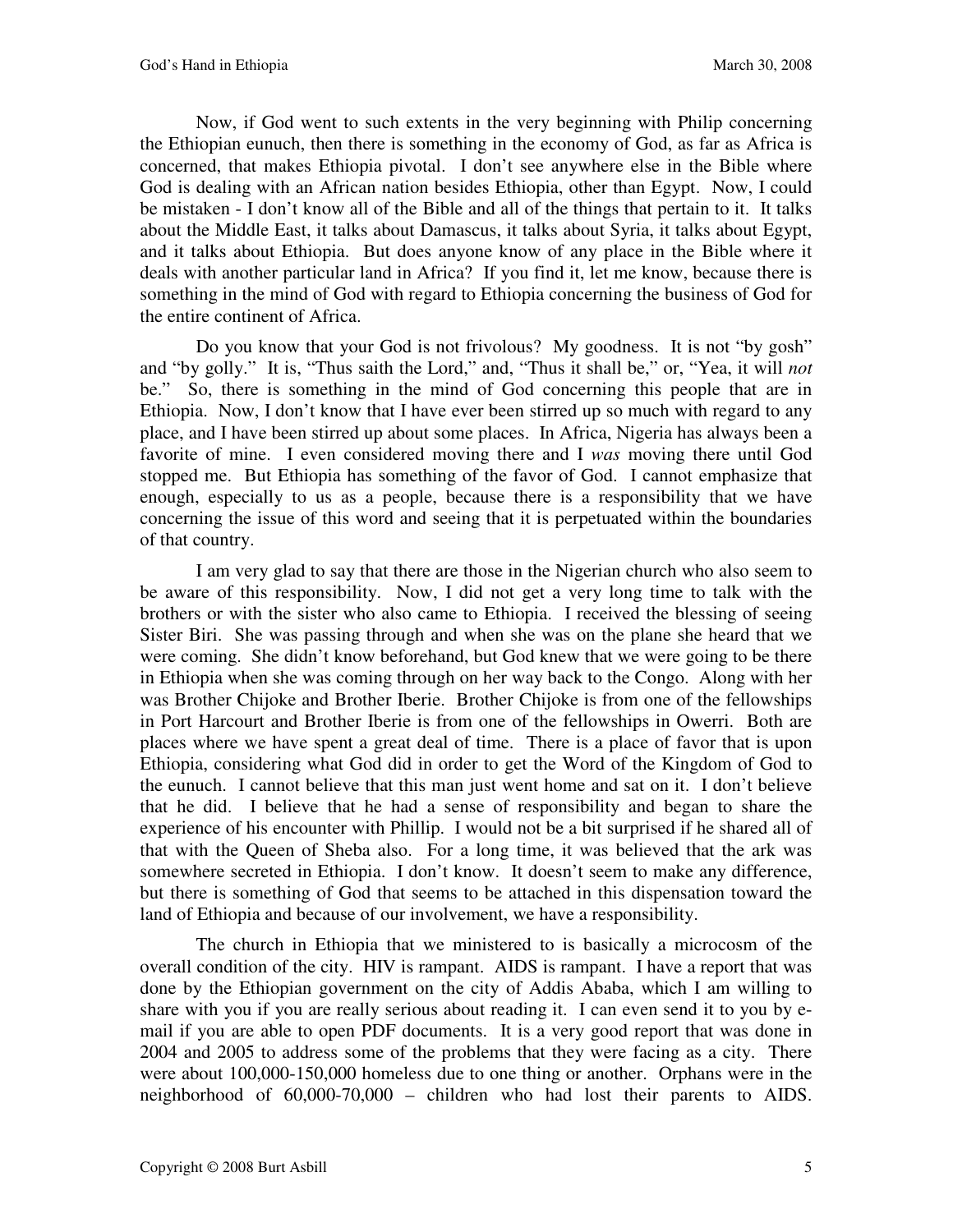Unemployment - well, let's say that *employment* is almost non-existent, so you can imagine what the unemployment is.

The elderly, as well as widows, are a major problem and, as I said, the church is a microcosm of the overall condition of the city. In their congregation of 250-300 people, I was told that they had at least 12 individuals who are in the advanced stages of AIDS, who are unable to take care of themselves, to feed themselves. When I say feed themselves, I mean they are unable to buy the goods and what not. Also, they have many elderly in their group. When I say elderly, you have to understand the environment in which they live. I sat across the table from a man who said he was 55 years old and he looked like he was 72. The conditions and the way of life there are very difficult. It has the ability to wear you down both physically, mentally and emotionally and to advance your age, even though you are not what we would consider old, yet you feel old, you look old, you act old. My goodness. I don't know that I can really convey to you the reality of the environment.

 The other Scripture that came to us while we were there was Psalm 68:31, *Ethiopia shall soon stretch out her hands unto God.* Now, you have to understand that "soon" to God could be a few days, but the Bible says that a day is as a thousand years (II Peter 3:8). That means that within Ethiopia and in the hearts of the people there is something that desires to touch the hem of God's garment. All Ethiopia has right now in the aspect of religion is just that - religion. It is not necessarily something that is living. The only thing that makes it valid is the desire of the people and their wanting to know God to a greater extent and in a greater reality. Hallelujah.So, here we have a Biblical promise with regard to the land of Ethiopia.

I might mention again that the Lord spoke this verse to us while we were there. Now, it is not that we don't have other commitments; it is not that we don't have other priorities. I do not believe that we have to put this one in front of that one or that one in front of this one. I think that we can put them together and move in accordance to the divine will of God concerning the issues God would have for this people at this time and what our position of involvement would be. I, for one, know that I want to go back, whether it is for 2 days or 3 days or 4 days. As long as I can have all 2, 3 or 4 days that they give me, I am willing to go back. I want to go back. I see the need. I see the position and the desire of God that is upon them and the favor that God is extending to them. I, for one, do not want to shirk my responsibility as far as the message God has given me and what I can do to impart that to them, because I know that up ahead of them great tribulation is coming. I know that the only thing that is going to give them the strength to stand in the face of that tribulation, to stop the devil, is the living reality of a living God. If you do not have the reality of God, if you do not have the essence of God's character, you will not stand in the moment of tribulation. You will fold and buckle like a piece of plastic wrap that is caught in the midst of a flame. Have you ever seen it? It is nothing.

There is a reality that we have in the Bible, there is an experience, there is a richness that has been bequeathed unto us. We have had time to sit and absorb the reality of this message that God calls the Kingdom, sometimes much to our own hurt, because the Bible says in Luke 12:48*, But he that knew not, and did commit things worthy of stripes, shall be beaten with few stripes. For unto whomsoever much is given, of him*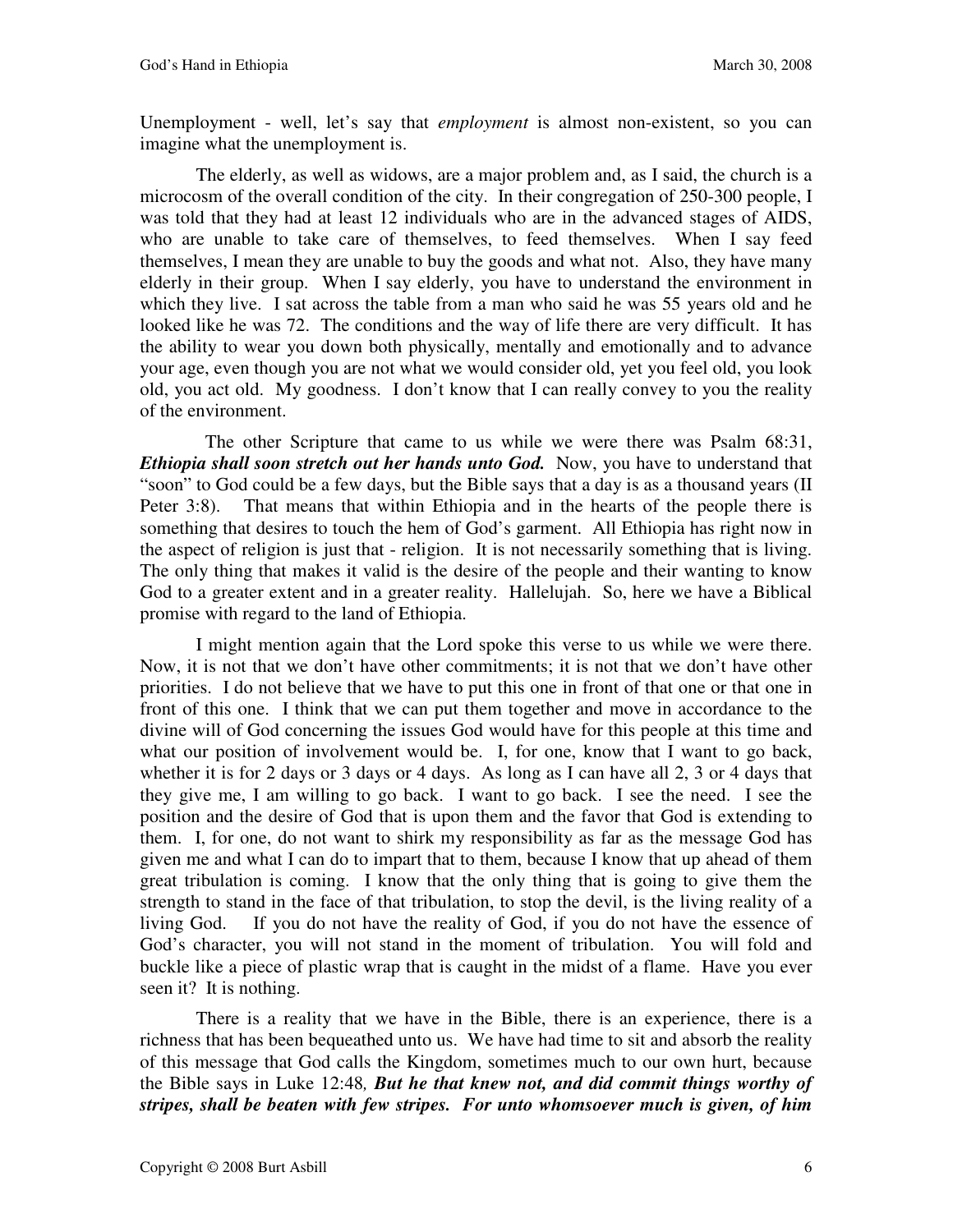*shall be much required: and to whom men have committed much, of him they will ask the more*. I think that there is a requirement that is coming upon this church. I don't say this Mahomet church in particular, but I am saying this church that has the message of the Kingdom of God, because I think there is a means by which we might begin to promote the things of God. Now, this doesn't mean that you are not going to have problems in the logistics of all of it, because first of all, you have to find men who have integrity. Sometimes you have to go through men who have no integrity in order to find the men who have integrity. Does that mean that I sit back, twiddle my thumbs and wait for the man with integrity? Absolutely not. If God opens a door for me, then I have a responsibility to move in accordance to the openness of the door, the assurity in the Spirit that God is leading me, and I have that accountability to step in and to step through. I have news for you: what's mine is God's and how God is willing for me to expend it is well and good. It is none of my business after it leaves my pocket, after it leaves my soul, after it leaves my reserves, it is no longer my responsibility because I know that whatever it was sent to do it is going to do. Do you want to know something else? It will not return to me void. Hallelujah.

I think you would be excited to know that God did something over 2,000 years ago and we are now at the place where we can begin to be participants and be beneficiaries in helping to reap what God sowed.

I was lamenting to the Lord. I said, "God, I only have four days here." You know, we spent three days traveling. We had three meetings on Sunday. I was sitting up there in the front, feeling a little frustrated with God. Maybe you don't understand. Maybe you have never been frustrated with God. Well, sometimes I get quite frustrated. Of course, I always have to repent, but the fact is, I was talking to God. I was looking out there at this crowd of hungry faces. I don't know how it is with most people, but I know how it is with me when I look out over a crowd. I don't see faces particularly. I see needs, I see wants, I see desires, I see hearts, I see souls, I see maladies and sicknesses and different things and they touch something in me and I know that I have the power. If I had the energy or even the faith to be able to move to touch these different ones… my goodness. Hallelujah.

You know, I don't know how we, as a group, look at prophecy in how it functions, but it takes a great deal of spiritual energy. Try it sometime. I can remember times in Africa when we would give an altar call. It wasn't just one or two that would come up; half of the congregation would come up. We would have 500 people standing at the altar and every one had a special need, every one had a special desire, every one was seeking something from the Lord, every one wanted a touch from God and they are looking to you to touch them. You know that within you dwelleth no good thing (Romans 7:18), yet somehow, someway, God gives you some sort of energy or vitality by which you might begin to minister, but I want to tell you, at the end of the day, you are worn out. Hallelujah.

I remember one meeting in particular. You know, sometimes your spiritual defenses get worn down, worn out. We were in this meeting in Port Harcourt, at a little substation out there somewhere, kind of part of the University of Port Harcourt or something, but it was down this main thoroughfare. We had just come in off the plane. They had loaded our luggage and they had loaded us. The luggage went that way and we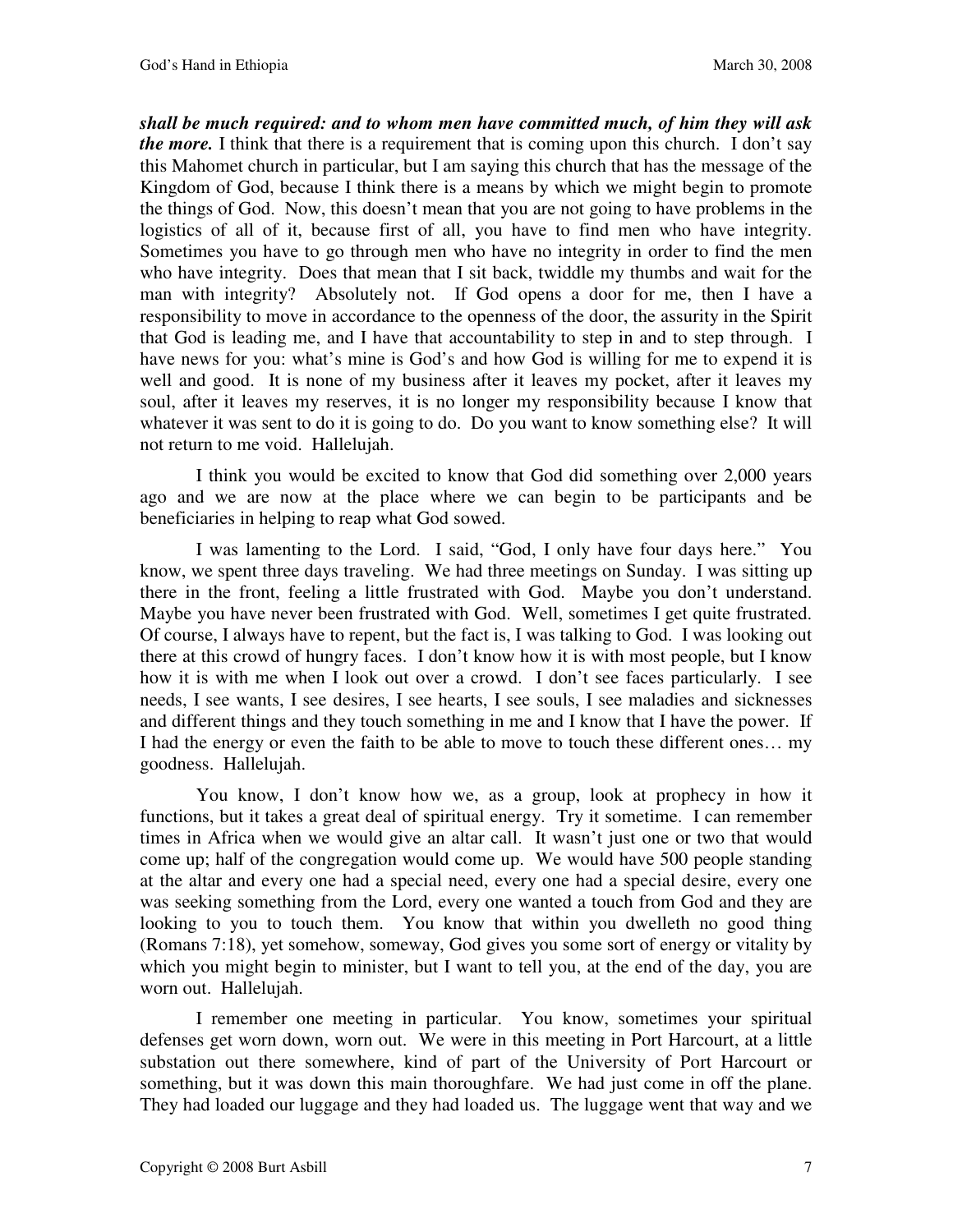went the other way. Hallelujah. Now, we had been traveling for many hours, many days. We had gotten hung up in London and plane after plane was leaving that we were supposed to be on. We finally got on a plane and got there. They were in the meeting and they took us to the meeting.

I was sitting down in the chair and Brother duCille was ministering the message of God. What a powerful testimony it was that was coming forth. All of a sudden, he says, "Any of you out there that want prayer, come." I was sitting there in my seat at about 11:30 at night. (If anybody wants to know how to spend their vacation or their holiday, come to me. I can take you places that you have never been before. I mean, some people pay good money to go to those places.) I would say that every bit of 300 people came up to the altar! Every one wanted a touch from God - now I could have sat down there in my chair thinking, "Well, he can take care of it." But when you have the gift of God or the Spirit of God moving within your being, you know that you have a responsibility, in spite of the tiredness of your body, and there has to be some response from you in order for God to kick in. Hallelujah.

They had a young people's meeting while we were in Ethiopia. Now, when I say young people, I am talking from about the ages of 12 to 22, but there were other people there that weren't quite so young. I think they are young in mind! They had the meeting in a little room beside the main room. The place was jam-packed with people. These young people have nothing to do. Do you hear me? They have nothing to do. There are no jobs, but they can go down on the corner and watch soccer on a big-screen TV there. They can do that, but here they are, coming to the meeting. At the time, they were running some sort of competition on the corner in a tent and they had this big-screen TV up. They have this soccer game going and Brother George begins ministering the Word of God and the people are sitting on the edge of their chairs. They don't get up and run around. They don't get up and run for water. They don't go out for the bathroom. They don't do that. They are sitting there listening and they want to hear. Do you hear? Their ears are cocked, their ears are tuned and they want to hear what you have to say about God. I want to tell you that if you have ever watched Brother George minister under the anointing, under the unction of the reality that he has as far as God is concerned, it is a marvelous thing. It is not so much the words that they are hearing. It is the effervescence of his soul, the effervescence of his character and the quality of Christ that is in him and the excitement that he has about God as he begins to minister and begins to share and those are the things that are being picked up on. So he ministers for about 45-50 minutes and then he says, "Brother Burt, do you have something to share?" I said, "Oh, yes I do." So I get up and share for another hour and 20 minutes. I was short, but the whole time, these kids are sitting there. They are not moving around. They are not talking to each other. They are not doing those things. They are glued to their chairs. Their eyes are glued right on you. They are watching your every move. They are watching your every action. They are listening to every word. Hungry people! Hungry people! They are in need of such training and the things that pertain to the Kingdom and the bringing forth of the revelation of God. Hallelujah.

The last day, Sunday, that we were in the meeting, Brother George ministered about his personal testimony and how God began to move in his life. We were talking about the reality of God and His desire to manifest Himself to you as an individual so that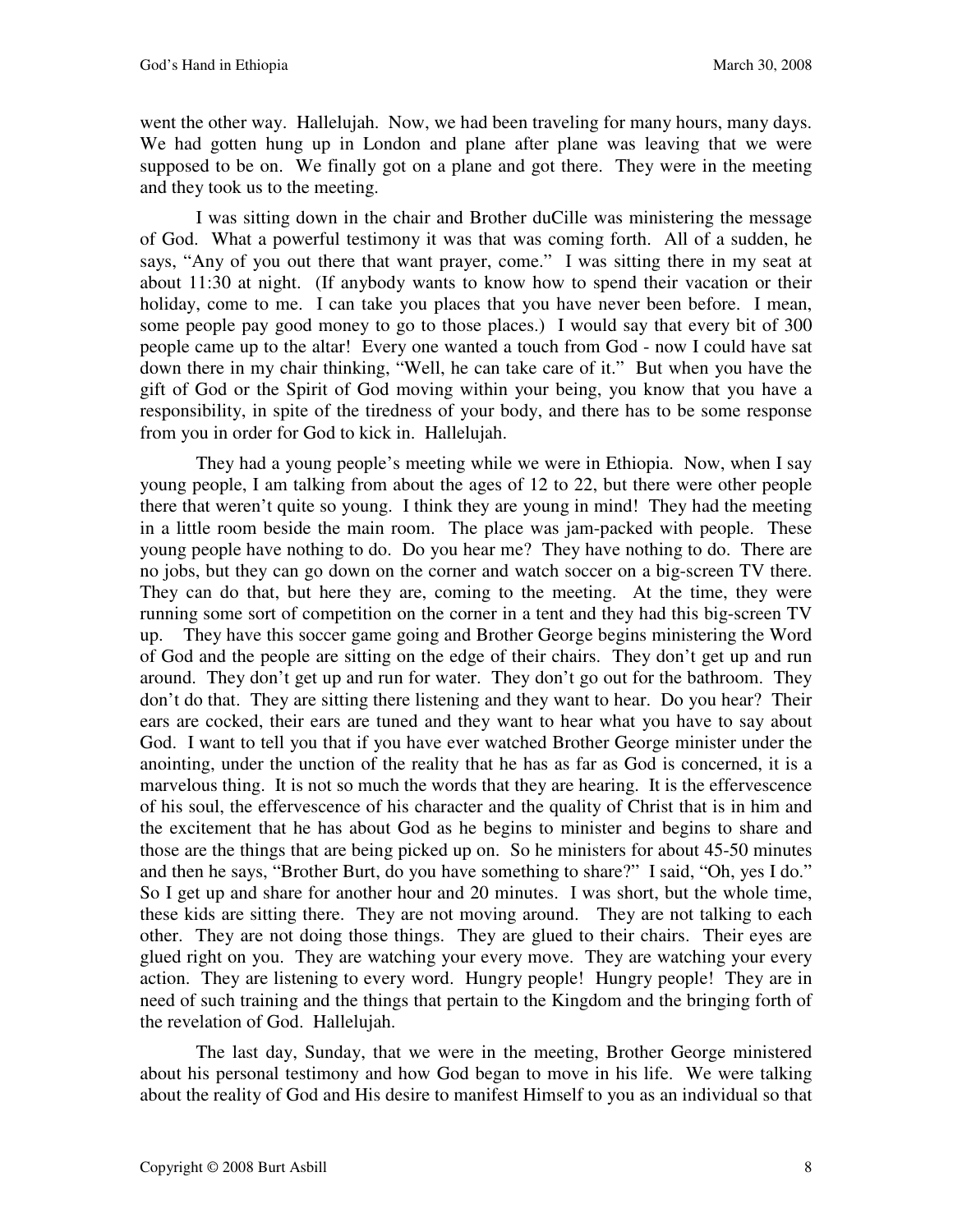you, in turn, might grab hold of that excitement for God. Do you understand? We were teaching them how to grab hold of God and that God wants to talk to them individually. So, he was sharing with them. Now, I have heard George's testimony as much, if not more, than anybody else in this congregation, but I want to tell you that every time I hear it, I get excited, especially under the anointing that was prevailing in that congregation at that time. Would to God that we could get as excited about God collectively! Sometimes I think that it is because we are too used to God. Or maybe it is because we have gotten from God all we really want and we really don't want anything else from God. My goodness. That is truer than you think.

Many people come knocking on God's door because they have a need or a want and when God answers the door, we say, like we're talking to the postman, "Thank you," and then we close the door and we lose our interest in God. Not that we forget about God, it is just that our enthusiasm for God begins to wane and finally we find ourselves as a man with a wallet that has holes in it. It holds nothing. When we dig down into it in the time of need, we find out either that it has dropped out the bottom or that we have expended all of it. We can find ourselves, not only spiritually bankrupt, but we can also find ourselves in a position of physical, mental and emotional bankruptcy and destitution. Although we have food in the cupboard, clothes in the closet, a roof over our heads and heat and cool in the appropriate season, we are still bankrupt because we have lost something of the reality, we have lost something of the fire, we have lost something of the enthusiasm that we had for God in the very beginning.

The indictment against the church of Ephesus in Revelation is pertinent to you and me because we are living in the last days. One of their transgressions was that they had left their first love. The church of Ephesus was a spiritual church. Paul starts out in Ephesians 4, *I therefore, the prisoner of the Lord, beseech you that ye walk worthy of the vocation wherewith ye are called*. What have you been called to? What have you been elected to? Have you been elected to live out your days working from nine to five? Or is there something in the aspect of service "as unto God"? The problem is that we always want to be remunerated for our services. We have the mentality of the hireling. We don't have the mentality of the servant that desires to be a son. You know, there is a difference in those who expend something for the purpose of getting something back. What if you had a bank that you wanted to put your money into, but they weren't going to give you any interest for it? Would you put your money in it? Well, our attitude is sometimes like that with God. We expect God to give us interest on the things that we put into Him. Whether He pays anything back, or even gives me what I put into it is really none of my business if I desire to do what He wants me to do. I have to do it with all of my heart - not because I want something in return, but because I love Him!

This was the character of the men that we were talking about in Acts. These were the men that were giving the essence of their lives and their livelihood. You take Paul. He was a Hebrew of the Hebrews. He had a lineage. Do you know what that means? That means that he was somebody important. Maybe we don't put as much stock into our lineage; you know, we love our parents and all of that, but who are they? This man was a Hebrew of Hebrews. I mean, he had a lineage as long as your arm and he could trace his ancestors back and tell you what they did and how they acted and where they were and what kind of importance that they had within the kingdom of Israel was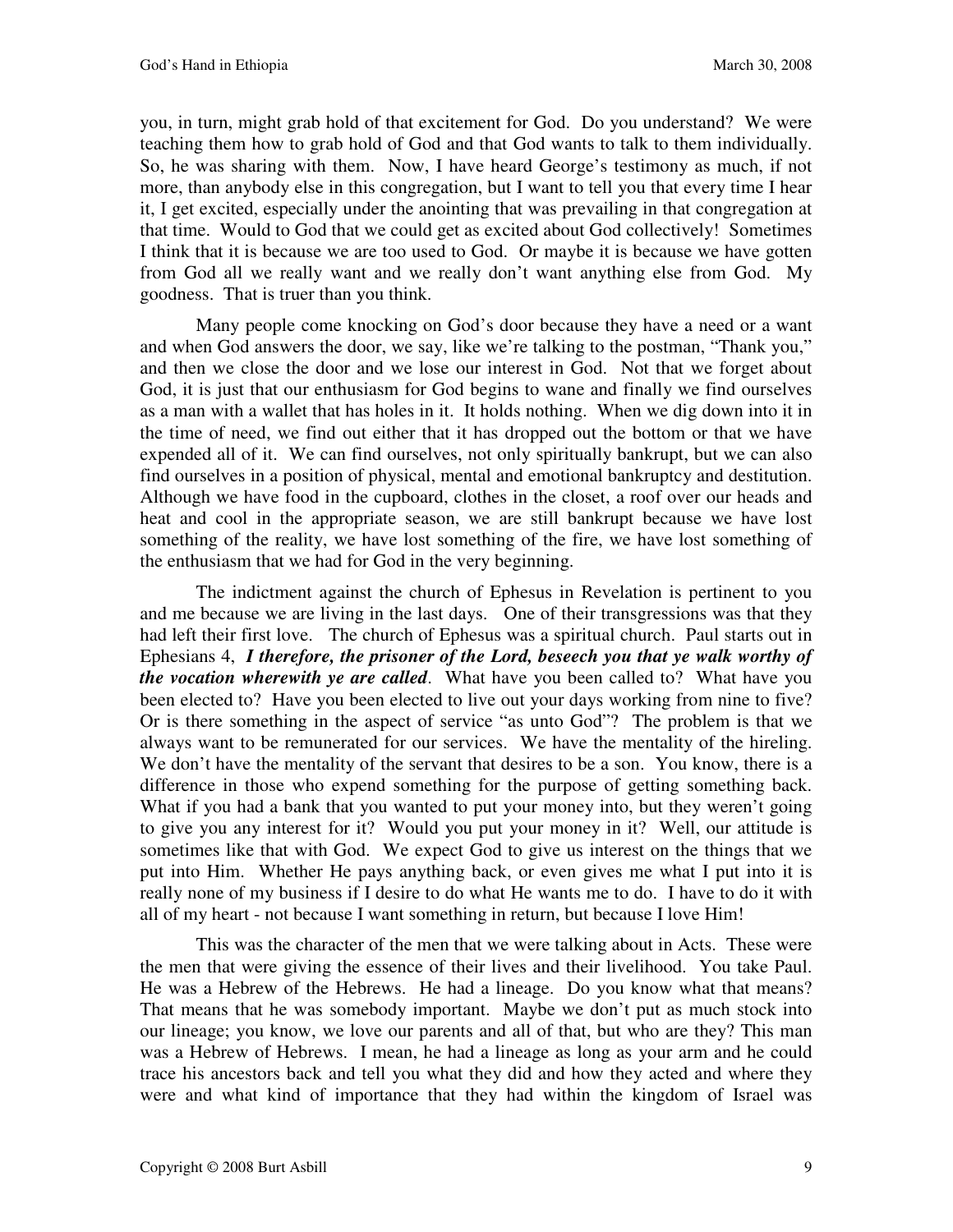concerned. Do you hear me? He could probably tell you what his ancestors did as they trekked across the desert and what service they had with regard to the things of God. He could probably list it all out for you. I can hardly go back one generation, much less two or three or four. Maybe that is just as well for me. I got to the bank robbers and the thieves and I quit. I didn't want to know anymore. I'm not a Hebrew of a Hebrew, I can tell you that. My lineage is nothing to be proud of. The only thing good about my lineage is to proclaim what God has delivered me from. My God! Now I will expound THAT all day long! I was in a hole. I was bound for hell and I was one of the devil's minions doing his business with my mouth, my eyes, my ears, my hands, and my feet. In that condition and from that position, GOD RESCUED ME and elevated me up to a place where I might be able to do service unto Him. My goodness. We want to do service for Him, but we want to know what is in it for us.

Somebody sent an e-mail out and it had all these little sayings in it. Well, I found one that I really liked. I printed it out and I put it on the hood over the stove in the kitchen down at First Fruits Produce. It says, *"***Come work for the Lord. The hours are long, the work is hard, the pay is pitiful, but the retirement is out of this world.***"*  Hallelujah. I think that is a good slogan for anybody who walks into my kitchen. I think that is a good slogan for anybody who wants to work on the farm. We should put that up in one of those arches, and put it over the road out there. I think it would be a great idea. You would have to drive through it to get here, so you are well prepared before you even get down here and get out of your car. If you are not interested, do a U-turn in the parking lot, like I see some people do. They are not here looking for church, they are looking for the RV place. I was standing outside one day and this big old bus came lumbering down. I said, "He has the wrong place." He had a home on wheels. He had all the comforts - air conditioning, heat, hot or cold water when he wanted it. He could be driving down the road and he could get up and take a hot bath and come back and get at the wheel and keep on driving. Hallelujah. He doesn't have to worry about stopping somewhere. He has a refrigerator full of food. I think that is indicative of the church in this hour. We are a bunch of RV Christians. We want things a certain way, we want a certain level of comfort, we want to have this and that and we have to have this and that, when the Kingdom of God is sitting out there in ruins. There is so much that can be done. Do you understand? God needs people who are willing to expend themselves, who are willing to sacrifice, who are willing to some way, somehow, grasp hold of the hem of God's garment, that the virtue that flows from God would begin to translate itself into the desire that is in God's heart for you and the world that is around you.

Is it something that you go out there and have fun and games? My God! I would challenge you to pick up the K.I.T. Bulletin and read the message that Brother Martin brought here. Brother Martin doesn't know the situation here. Brother Martin doesn't know the circumstances. Brother Martin doesn't know the people. Hallelujah. I can guarantee that there is no information going to Brother Martin that would give him an insight to the condition of this place, yet he brings a message to this congregation that says, "Who are you?" There were some startling things that Brother Martin said that are very apropos to the condition that we, as a church, are in individually and corporately.

There are many needs out there. **Now, you cannot work at this thing parttime!** Do you understand that? You are talking about 200-300 people. You are talking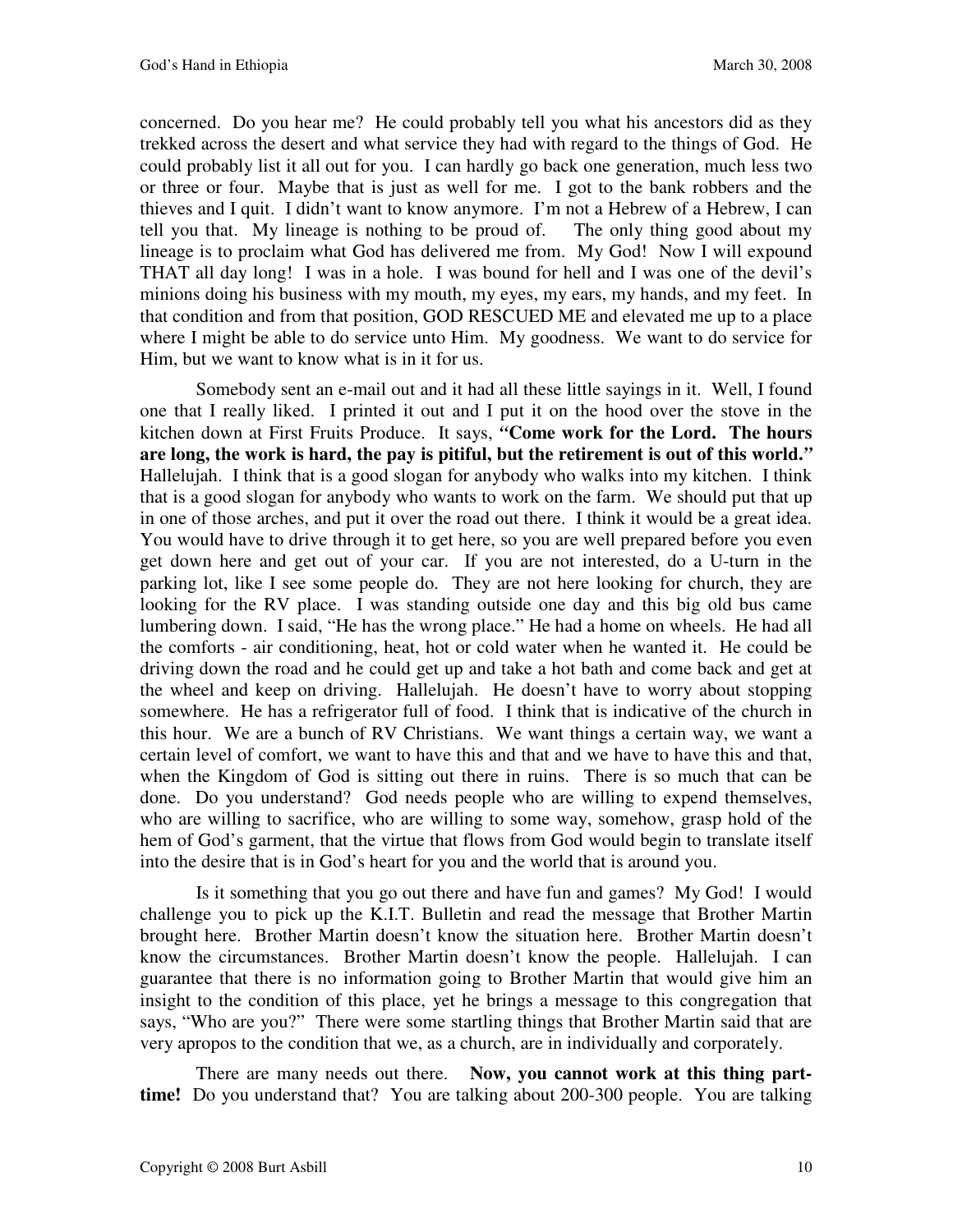about needs that need to be met and things that have to be done. Do you remember the business of the church in Acts? Do you remember that? Do you remember the widows? Do you remember that they were not being looked after, they were not being taken care of as they should? There was murmuring and they had to choose out seven men to take on that responsibility. Now, do you think that those were part time workers? How did those seven men live? I suppose that you could say it is God's responsibility. Well, it *is* God's responsibility. That is why God taps on my shoulder. James says that when you see your brother in need you can do one of two things. Your action can be, "God bless you; go your way. I will pray with you that God is going to meet your needs," OR you can pray, "God bless you; go your way. I will pray with you that God is going to meet your needs **and here is a little seed money**."

You know, people tell me that they want to do this and they want to do that, but they don't have the means by which to do it. I say, "Start with what you have." I'll tell you something. You have more than nothing. It may be next to nothing, but you have something more than nothing. Take the something more than nothing and give it to someone who has absolutely nothing and see what happens. We are fighting with the spirit of self-preservation. We still have to deal with the instinct of survival of the fittest. We should be beyond that! Do you understand? We still have that mentality of selfpreservation - with the message that we have received concerning the gospel of Jesus Christ. My God, we should be beyond that!

You know, I can talk big up here. It might be a different story when I get down in the nitty-gritty, but nevertheless, the truth is the truth and I have to adhere to the truth as much as the next person. I have to walk through my disappointments, frustration, anger, irritation, agitation - all of those things are qualities of my humanity that are below Christ. I have to be elevated in my position of strength and have the faith to believe that God is going to move in my set of circumstances, not only to deliver the environment that I am in, but also to deliver *me* while He is delivering *it*. Hallelujah.

You know, I like to take care of business when going out, because you just don't know if you are going to come back. I am not so presumptuous, you understand. God showed that to me a very long time ago. We can be pretty self-reliant and think we can get on a plane here and get on a plane there the next day and fly back. Sometimes that doesn't happen. Sometimes it may never happen.

I was sent an email from a woman while we were there. I was telling you about the last service that we were in. There was an e-mail that was sent and a woman was in prayer for us here in the States and she said that she saw rain falling. God says, "In the latter days I will pour out My Spirit." He says, "I will pour out the former rain and the latter rain." Joel 2:23, *Be glad then, ye children of Zion, and rejoice in the LORD your God: for he hath given you the former rain moderately, and he will cause to come down for you the rain, the former rain, and the latter rain in the first month.* She saw rain falling, rain falling, rain falling.

We were in that last meeting and by some means or another, God brought us an interpreter that they had never used before. He was a young man who was hungry for the Word of God. He was not only hungry for the Word of God, but he was hungry for the Word Giver. Do you hear me? He was very educated. I know he was a doctor. He gave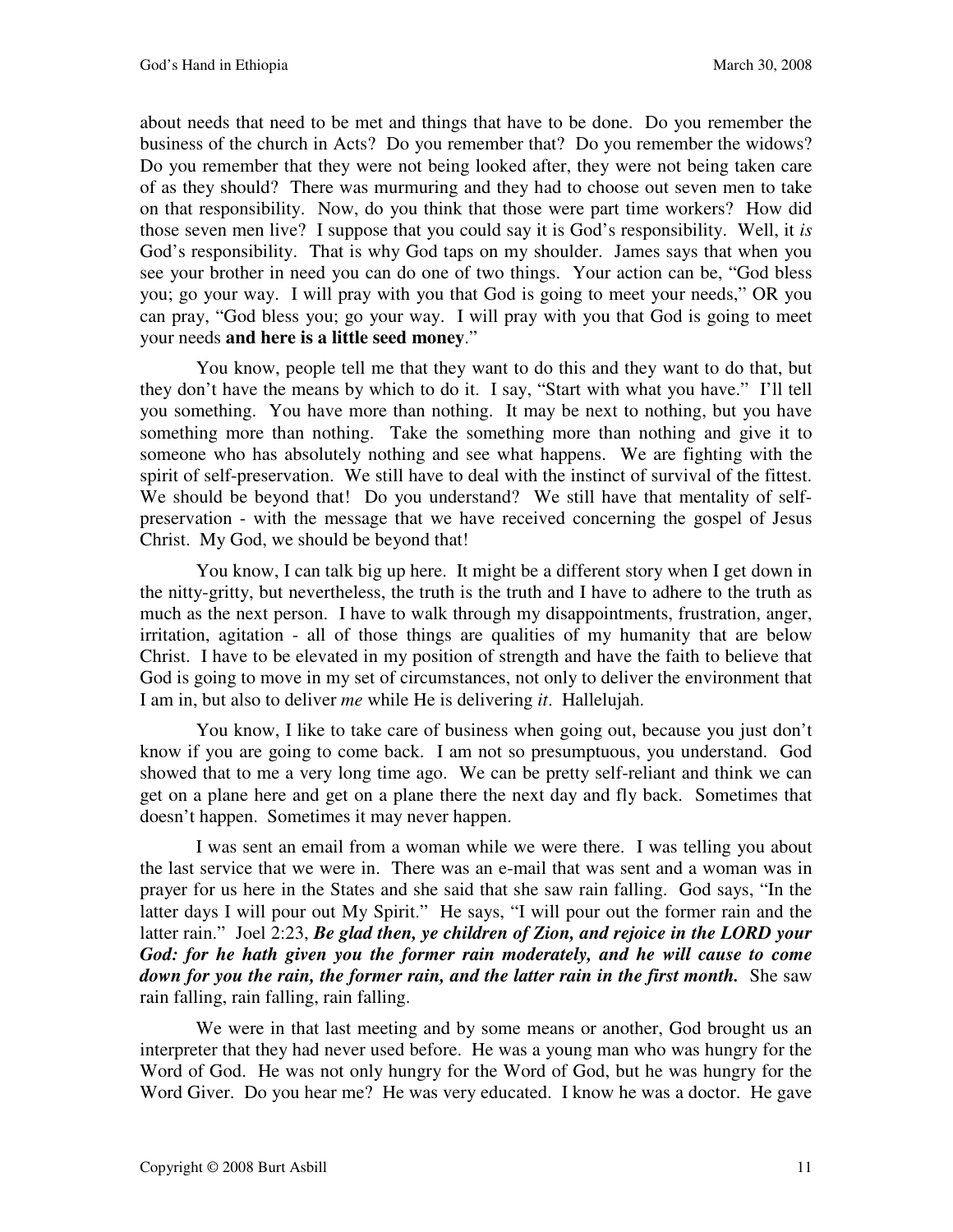me a card with "Dr. So and So" on it. Not a medical doctor, but a doctor nonetheless, so he must have had his doctorate in whatever it was that he studied in school. Hallelujah. I was very impressed with the young man. Do you hear me? I was very impressed with his hunger, his sincerity, and his humility. His humility, do you hear me? This man was translating for us and it was kind of funny. First, Brother George would get up and he would say something like, "God bless you. It is nice to be with you. I want to share with you the gospel of the Kingdom of Christ." Well, that was about a 30-second passage, right? This guy would go on for a minute and a half. So I was sitting there wondering, "Maybe he is preaching his own sermon." I leaned over to Brother Wondewossen and I said, "Did that jive?" He said, "Oh yes. There are many things that you say in your language that we don't understand. They have to be broken down and explained. He is doing an excellent job." So I said, "Praise the Lord. Give it to him, George."

So, he rolled on and on and was preaching. You know how it is, George preaches and then he **preaches**. George preaches and then he **preaches**. Sometimes he preaches and then George **preaches**. The Spirit of God was flowing and flowing and flowing and they were moving together. I don't know if you have ever translated with somebody, how difficult it can be, especially if you are translating for me. Was that an "amen" back there? Did I hear that?

I really believe that it has something to do with the anointing. I have met people that can flow with me and fit like a glove. There was a young lady that we met someplace in Europe. She was a very young girl in the Lord but she was very English-German oriented. It was amazing. I just loved to minister with that young lady. I loved it. I would jump; she would jump. I would move; she would move. Sometimes she was moving even as I was moving. I would turn to walk and she would be right there with me. I would have my hand up and I would look over and her hand would be up there just like this and the words were just coming and going and coming and going. Brother Martin is another one. I love to minister when he is translating for me. He always tells me, "Well, I knew where you were going." I said, "Well, I will just be quiet and let you preach and I will just move around like I am preaching."

So here they were flowing together, flowing together, flowing together. Then when they get done, Brother George says, "Brother Burt, do you have something to say?" I said, "Well, of course I do." There were some things I wanted to capitalize on that George had said and I was bringing out these points, but I was also aware that there was a ministry that God wanted to do for individuals in the congregation. I don't know that they have ever seen that type of manifestation to that extent or in that magnitude. Do you understand? So, here is this man; you know how I can't stand still; I've got to walk around. They tried to give me a microphone with a wire on it. I said, "This will never work. I can't do that. You have to give me something that frees me up." So they gave me a wireless microphone and I was walking around and I began to prophesy. Now, you know, prophecy is different than preaching. Sometimes you just have to flow. You just have to go and hope that they catch it on the tape and the people can come back and relisten to it. But this young man was right there behind me, going through the language translation, giving the Word of God. We went to this one and we went to that one and we went to this one and we went to that one. Then something happened that usually doesn't